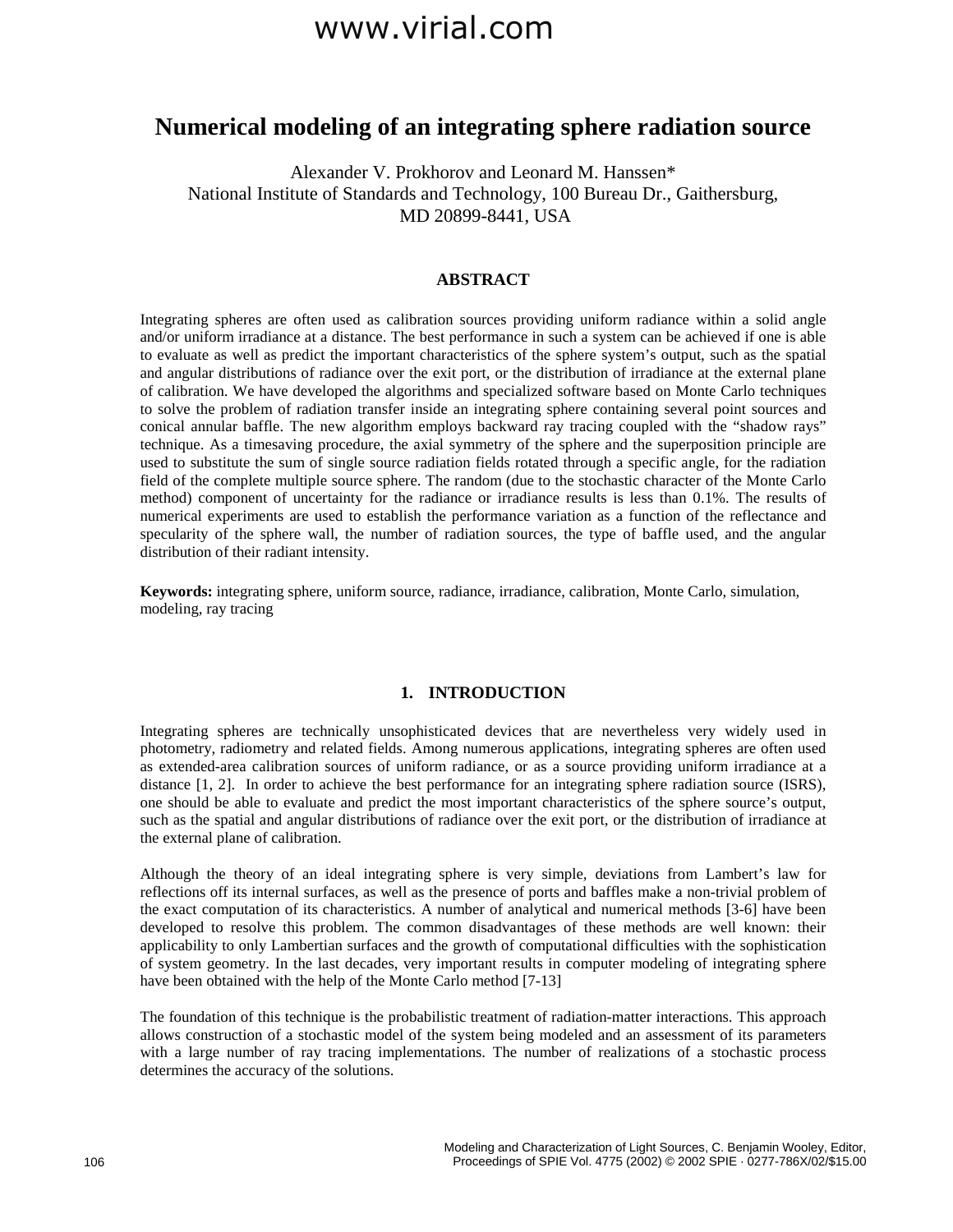#### **2. OBJECTIVES**

In this paper we demonstrate the usefulness of the computational method through the example of computer modeling of the ISRS, which is intended to calibrate detectors in both spectral radiance and irradiance modes. The primary requirement for these calibrations is the uniformity of the radiance distribution over a solid angle subtended by the exit port of integrating sphere, and/or high uniformity of the irradiance distribution on a plane, for instance, where detector arrays could be calibrated.

The objectives of this work are the following:

- Develop an algorithm and computer code intended for the calculation of (1) the radiance produced by the ISRS at any given point and in any given direction as well as (2) the irradiance at any given point of a plane;
- Perform preliminary parametric studies of radiance and irradiance distributions produced by the ISRS.

### **3. COMPUTATIONAL MODEL**

Because we consider only monochromatic sources, we shall omit the modifier "spectral" in the terms and lower indices " $\lambda$ " for radiometric quantities and in equations.

We assume geometrical (ray) optics and do not consider diffraction effects. We also assume that either the radiation source emits unpolarized radiation, or that light is effectively depolarized by multiple reflections.

#### **3.1 Geometry**

A schematic cross section of the ISRS and embedded coordinate system are depicted in Figure 1. The model of the ISRS includes the sphere's internal surface 1; an annular baffle with sides 2 and 3, which is part of a conical surface whose vertex coincides with the origin of the coordinate system, and the coordinate axis *z* on which is centered the flat diaphragm 4 with aperture 0, as well as the plane 6 for irradiance measurements; the radiation point source is located at 5.



Figure 1: Integrating sphere radiation source. 0. Exit port. 1. Internal spherical surface. 2 and 3. Two sides of conical baffle. 4. Flat diaphragm. 5. Point source. 6. Normal plane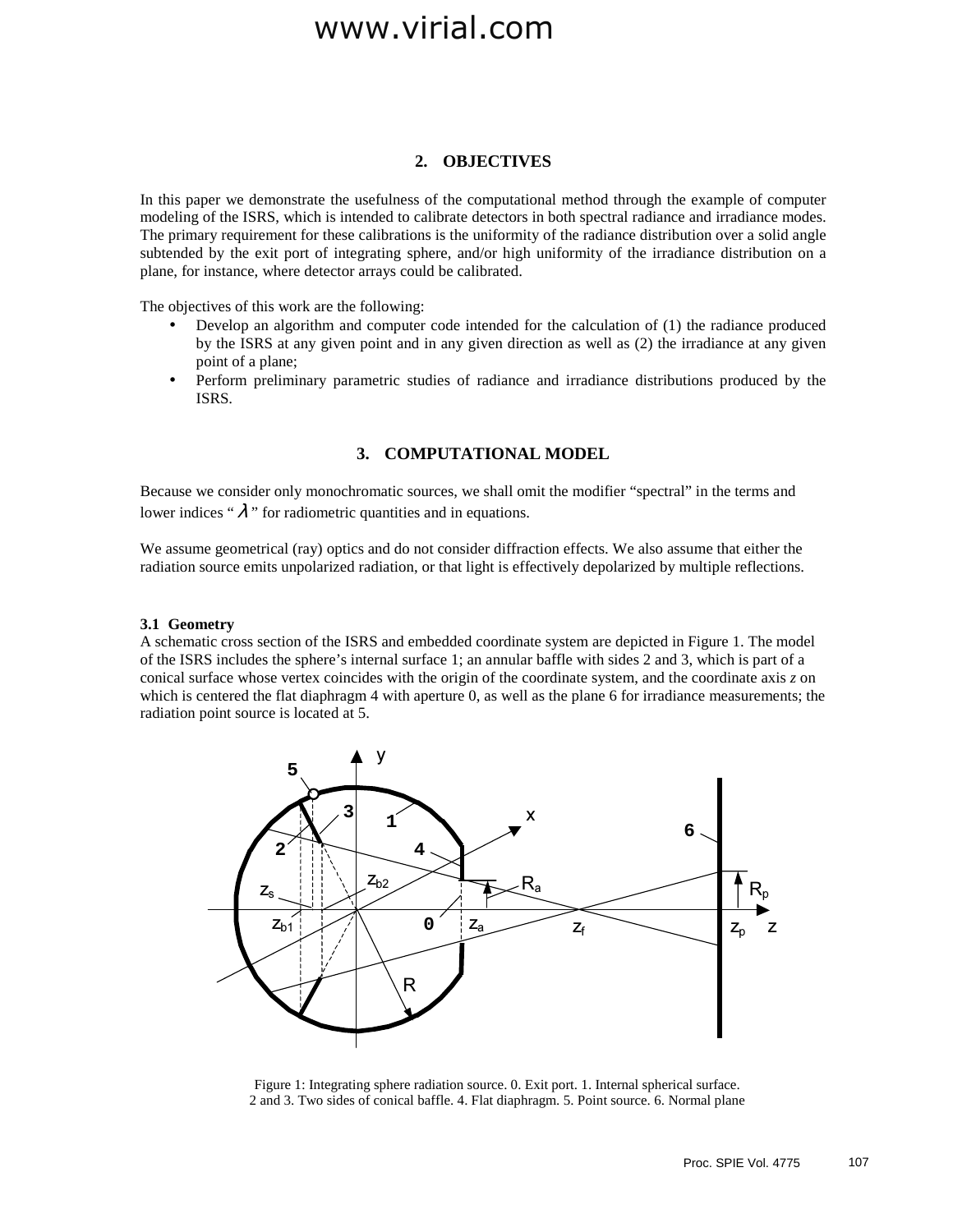For calibration in radiance mode, the choice of point  $z_f$  for observation ensures that the field of view is limited by the aperture diaphragm and the edges of the conical baffle.

#### **3.2 Reflectance**

The uniform specular-diffuse model of reflection has been used for components of the ISRS. According to this model, the directional-hemispherical reflectance is a sum of perfectly diffuse (Lambertian) and specular components, and both components do not depend on incident angle. Each surface can be characterized by the value of specularity:

$$
S=\rho_s/(\rho_s+\rho_d)=\rho_s/\rho,
$$

where  $\rho_s$  and  $\rho_d$  are the specular and diffuse components of reflectance, respectively, and  $\rho$  is their sum.

The type of reflection – relative diffuse and specular components – is chosen randomly by means of the specularity *S*. If a pseudo-random number  $\eta$ <sub>*c*</sub> produced by the program's pseudo-random number generator (PRNG) is less than the value of specularity *S*, then the reflection is considered to be specular, otherwise it is diffuse. The direction of the specular reflection can be computed by the equation

$$
\vec{\omega}_r = \vec{\omega}_i - 2(\vec{n} \cdot \vec{\omega}_i)\vec{n}
$$

where  $\vec{\omega}_r$ ,  $\vec{\omega}_i$  and  $\vec{n}$  are vectors of the direction of reflection, direction of incidence, and the normal to the surface at the incidence point, respectively.

The conventional method (see, for instance, [14]) to generate random directions for the Lambertian component involves computation of the coordinates  $\theta$  and  $\phi$  of the local spherical coordinate system after simple transformation of a pair of pseudo-random numbers  $\eta_{\theta}$  and  $\eta_{\phi}$  according to

$$
\begin{cases}\n\theta = \arcsin \sqrt{\eta_{\theta}}, \\
\phi = 2\pi \eta_{\phi}\n\end{cases}
$$

with the subsequent transformations first to the local Cartesian coordinate system and then to the global one.

The speed of the search for the ray intercept with the spherical surface after diffuse reflection from the same surface can be significantly increased by using the following fact: the surface of any sphere, which is tangent to the surface of a Lambertian reflector in the point of reflection, is a surface of uniform irradiance. Hence, in order to model the chain of diffuse reflection points on the internal surface of a sphere, it is sufficient to generate the chain of points uniformly distributed over this surface. We used the algorithm of G. Marsaglia [15] to obtain the points uniformly distributed on the spherical surface  $x^2 + y^2 + z^2 = 1$ . The algorithm consists in the following. After a linear transformation of the pair of pseudo-random numbers  $\eta_x$  and  $\eta_y$ :

$$
\begin{cases} u_x = 2\eta_x - 1; \\ u_y = 2\eta_y - 1 \end{cases}
$$

where the points with coordinates  $x = u_x$  and  $y = u_y$  are uniformly distributed within the square  $(-1 < x, y < 1)$ . If  $s = u_x^2 + u_y^2 > 1$  (a point is outside the circle of unit radius), the pair of pseudo-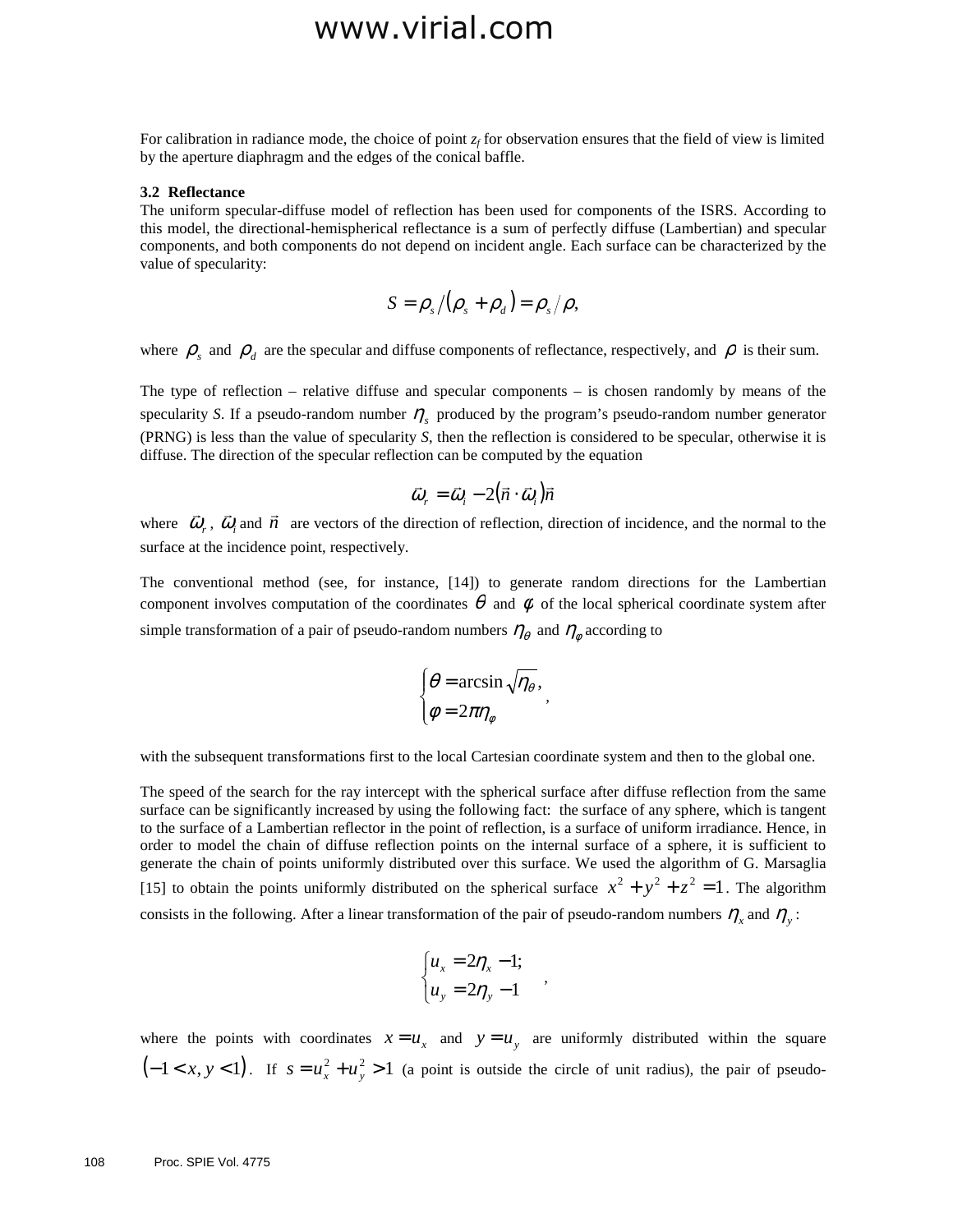random numbers  $\eta_x$  and  $\eta_y$  is rejected, and a new pair is generated. Otherwise, the coordinates of the point on the surface of the unit sphere are

$$
\begin{cases}\nx = 2u_x\sqrt{1-s}; \\
y = 2u_y\sqrt{1-s}; \\
z = 1-2s.\n\end{cases}
$$

For a sphere of radius  $R$ , the coordinates of the point in previous equation must be multiplied by  $R$ .

#### **3.3 Radiation sources**

In practice, the several types of radiation sources may be employed: laser beam coupled with diffuser; laser radiation input through the special small opening in spherical wall when the narrow laser beam hits the spherical surface along its normal; light emitting diodes (LEDs) etc.

The sphere includes up to *N* equidistant radiation sources of this kind separated by a central angle of 360°/*N* – we shall consider the sphere with a single source, using the additivity principle and derive the radiation field produced by several sources through summation of the radiation fields produced by the each sources separately that have been rotated by appropriate angles. We also shall consider such source as point source with radiant intensity

$$
I_{s}(\theta_{s})=\frac{v+1}{2\pi}I_{s}(0)\cos^{v}\theta_{s},
$$

where  $\theta_s$  is the angle between the direction of emission and the normal to the sphere surface,  $v \in [0, \infty)$ ;

 $v = 1$  corresponds to a Lambertian point source. Due to the normalization factor  $\frac{v - 1}{2\pi}$ ν 2  $+1$ , the source will

have the same radiant flux for any value of  $V$ .

#### **4. BRIEF DESCRIPTION OF THE MONTE CARLO ALGORITHM**

#### **4.1 Radiance calculation**

The first application of our model and computational algorithm is the computation of sphere source radiance at a given point and in a given direction. For problems of this kind, algorithms employing forward ray tracing, where rays emitted by the source are traced until they escape the ISRS, are very inefficient. On the other hand, our assumption of an infinitesimal (point) source – makes backward ray tracing, where rays are originated at a point of observation and traced in opposite direction until they intercept the source, even more impractical. Hence we construct a new algorithm that employs backward ray tracing coupled with the "shadow rays" technique [16].

A key element of our algorithm is the analytical computation of irradiance produced by direct source radiation for each point of diffuse reflection. The irradiance at a point *P* of any surface is equal to

$$
E(P) = \frac{V(P)I_s(\theta_S)\cos\theta_P}{d^2},
$$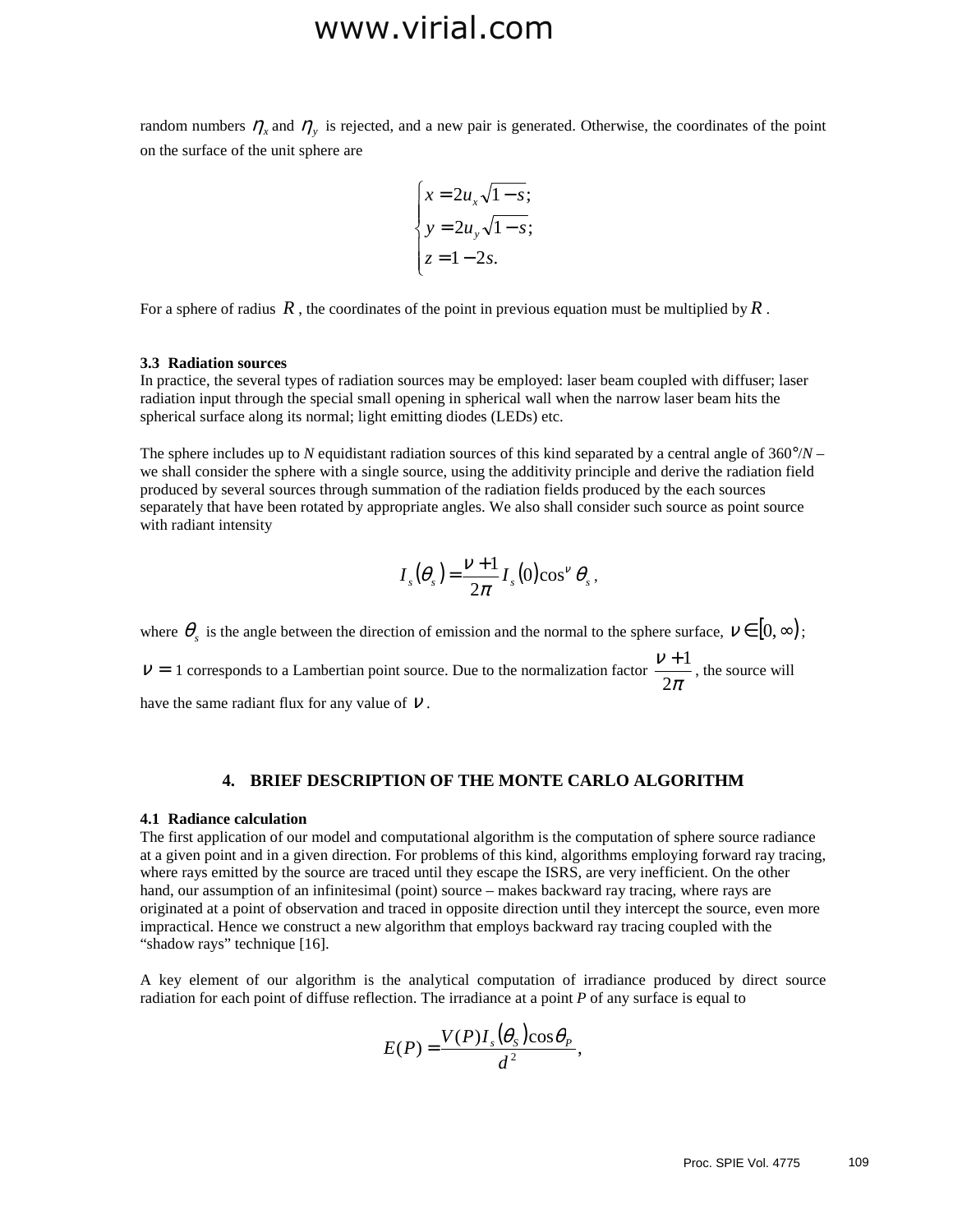where  $V(P)$  is the vignetting function, which is equal to 1, if no obstruction exist between point  $P$  and the source, and to 0 – otherwise;  $\theta_s$  and  $\theta_p$  are angles between the normals to the ISRS surfaces at the point source and at the point *P*, respectively, and *d* is the distance between the point *P* and the source. The radiance of diffusely reflected radiation for irradiation of a surface computed by the previous equation, is equal to

$$
L(P) = \frac{(\nu + 1)V(P)I_s(0)\cos^{\nu}\theta_s\cos\theta_p}{2\pi^2d^2}
$$

If 1, 2, 3, … is a series of intercepts obtained as a result of the application of the directional importance sampling method to the ISRS with all Lambertian surfaces, then

$$
L_i(\theta) = L_{si}(\theta_{si})V_{si} + \rho_1 \left( \frac{1}{\pi} E_{i1} + \rho_2 \left( \frac{1}{\pi} E_{i2} + \rho_3 \left( \frac{1}{\pi} E_{i3} + \rho_4 \left( \frac{1}{\pi} E_{i4} + ... \right) \right) \right) \right)
$$
  
=  $L_{is}(\theta_{is})V_{is} + \frac{1}{\pi} (\rho_1 E_{1i} + \rho_1 \rho_2 E_{2i} + \rho_1 \rho_2 \rho_3 E_{3i} + \rho_1 \rho_2 \rho_3 \rho_4 E_{4i} + ...)$   
=  $L_{is}(\theta_{is})V_{is} + \frac{1}{\pi} \sum_{j=1}^{m} E_{ij} \prod_{k=1}^{l_j} \rho_k$ 

Averaging the realizations of  $L_i(\theta)$  over a large number n of rays traced, we can write

$$
L(\theta) = \frac{1}{n} \sum_{i=1}^{n} \left[ L_{s}(\theta_{0i}) V_{0i} + \frac{1}{\pi} \sum_{j=1}^{m_{i}} E_{ij} V_{ij} \prod_{k=1}^{l_{ij}} \rho^{k} \right],
$$

where the first term in the brackets is the radiance of direct source radiation (if any), the second term is the sum of radiances produced by the source at the points of successive diffuse reflections by backward ray tracing. The flow chart for this algorithm is depicted in Figure 2.

We have computed the distribution of radiance over the ISRS aperture by tracing the rays from a point with coordinates  $(0, 0, z_f)$  to the nodes of a rectangular grid superimposed on the plane of the exit port. All results shown in this paper correspond to such grid with coordinate  $x$  and  $y$ , normalized on the radius  $R_a$  of exit port.

#### **4.2 Irradiance calculation**

We have also computed the distribution of irradiance in a plane normal to the ISRS axis at a coordinate location  $z_p$ , inside the circle of radius

$$
R_p = \frac{R_a(z_p - z_f)}{z_f - z_a},
$$

where

$$
z_f = \frac{z_{b2} \left(z_a \sqrt{R^2 - z_{b1}^2} - R_a\right)}{z_{b2} \sqrt{R^2 - z_{b1}^2} - R_a}.
$$

The irradiance inside this circle is determining by the radiation, incident from behind the target area of the ISRS. We superimpose a rectangular grid on this circle and compute the value of irradiance at each node with

$$
x^2 + y^2 < R_p^2
$$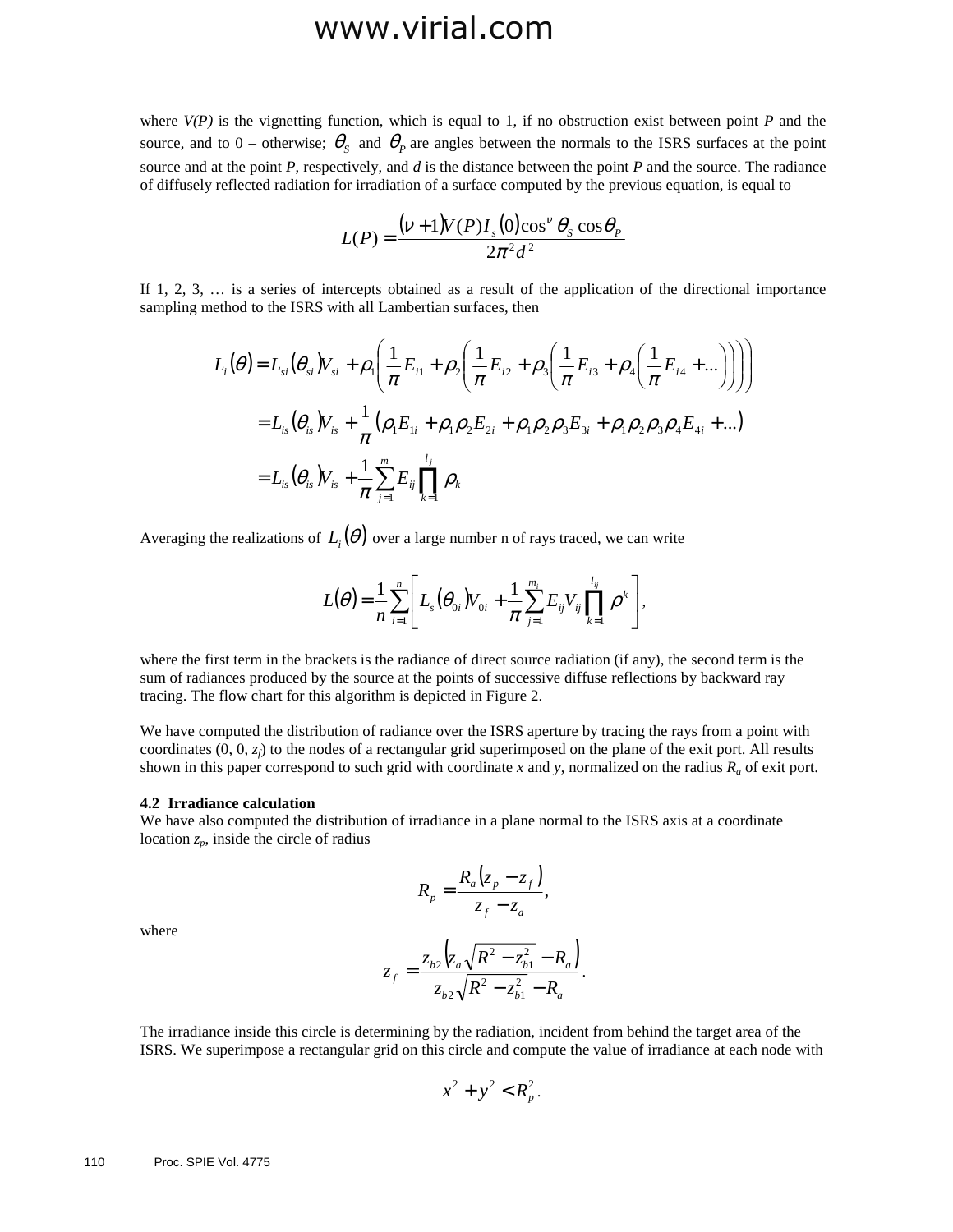

Figure 2: Flow chart of "shadow rays" algorithm.

To do this, we generate points  $(x_{ai}, y_{ai}, z_a)$  uniformly distributed over the sphere exit aperture and compute the radiance  $L_{ik}$  at the node point  $(x_{pi}, y_{pi}, z_{pi})$  in the direction, determined by the vector  $\vec{\omega}_0$  with components

$$
\begin{cases}\n\omega_{0x,ik} = (x_{ai} - x_{pk})/d_{ik}; \\
\omega_{0y,ik} = (y_{ai} - y_{pk})/d_{ik}; \\
\omega_{0z,ik} = (z_a - z_p)/d_{ik},\n\end{cases}
$$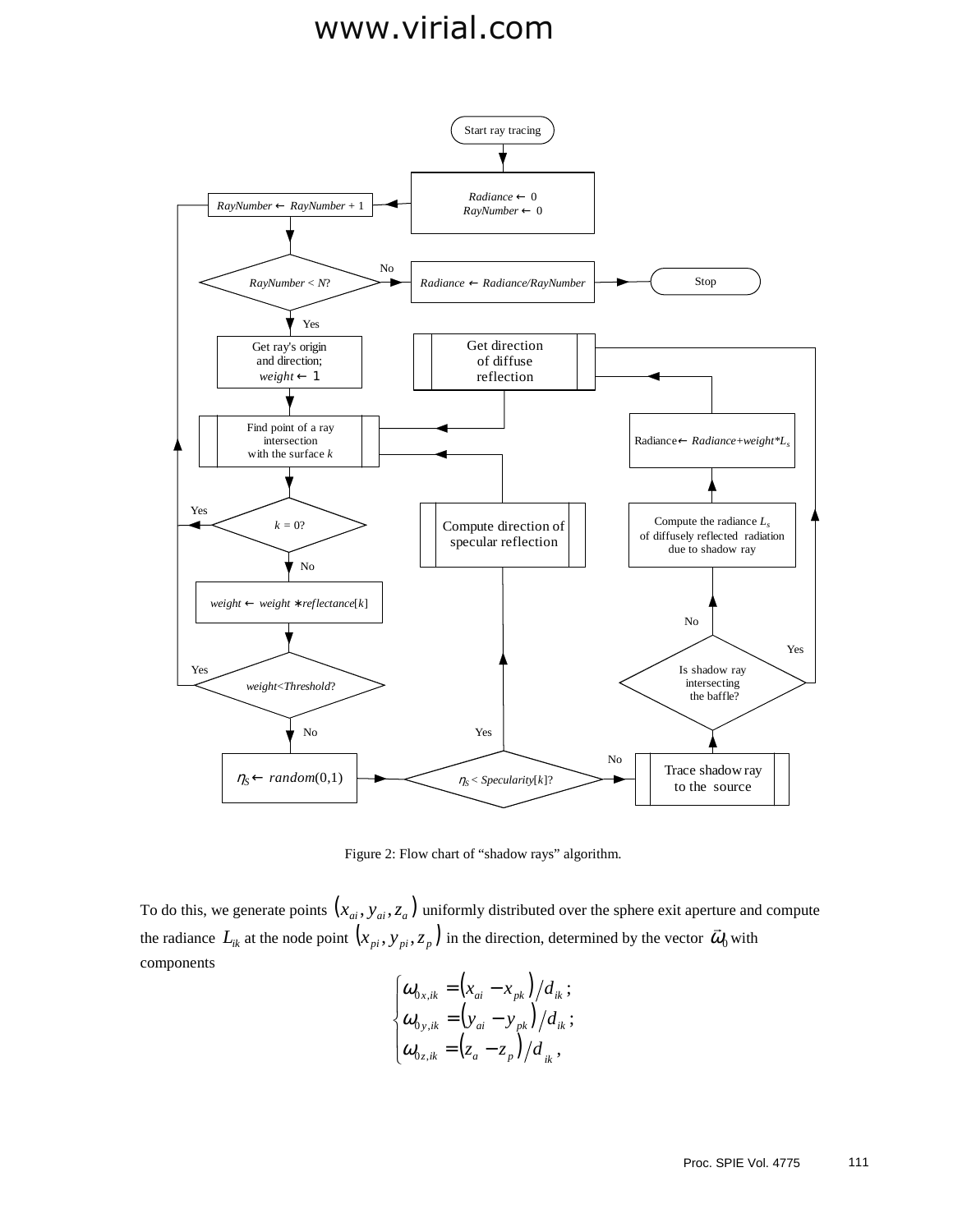where 
$$
d_{ik} = \sqrt{(x_{ai} - x_{pk})^2 + (y_{ai} - y_{pk})^2 + (z_a - z_p)^2}
$$
.

We compute the irradiance at every node using the equation

$$
E(x_{pk}, y_{pk}, z_p) = \frac{\pi}{n} \sum_{i=1}^n L_{ik} \cos \theta_{ik},
$$

where *n* is the number of rays traced through the exit port from *k*-th node,  $\theta_{ik}$  is the angle of incidence of *i*-th ray on *k*-th node.

#### **5. DISCUSSION OF RESULTS**

#### **5.1 Input parameter data**

The defining geometry parameter value are (all dimensions in mm): sphere radius  $R = 202.3$ ; aperture radius  $R_a = 37.5$ ;  $z_a = 198.8$  (so that the flat diaphragm is absent); the coordinates of the conical baffle edges are  $z_{b1}$  $=$  - 81.28,  $z_{b2}$  = - 44.85;  $z_p$  = 350. Using these data one can find  $z_f$  = 288,  $R_p$  = 26.1, and the full FOV from the point  $(0, 0, z_f)$  is 45.6°. We modeled the ISRS with modest values of wall reflectance – 0.9…0.94 that are appropriate for coatings designed for the infrared spectral range of 2 to 20  $\mu$ m. Two main cases are examined: (i) the conical baffle and sphere are fabricated from the same diffuse material and (ii) baffle is fabricated from polished aluminum with reflectance  $\rho = 0.985$  and specularity  $S = 1$ .

#### **5.2 Evaluation of modeling accuracy**

The convergence of results depends on several factors, such as the values of the geometrical parameters, the reflectance and specularity of the sphere's internal surfaces, as well as the number of rays traced and the maximum number of reflections of a ray. We have evaluated the computation accuracy of radiance and irradiance values using the standard technique of statistical processing of repeated measurements, treating the results of numerical experiments in the same manner as the results of measurements. In order to avoid any potential error due to ray trajectory truncation, we use a threshold value for statistical weight  $\delta = 0.01\%$ . For the purely diffuse sphere with  $\rho_s = \rho_b = 0.9$ , 10<sup>5</sup> rays are enough to obtain a standard deviation of random uncertainty less than 0.1% in all cases examined in this paper. This corresponds to about 20 seconds per point running on a 2.2 GHz Pentium IV processor PC.

The above estimation is confirmed implicitly by the calculation of radiance distribution from Lambertian sphere with a Lambertian source and no baffle (such configuration has trivial analytical solution – uniform radiance distribution): for  $\rho_s = 0.9$  we obtain the value of root-mean-square nonuniformity of about 0.05%.

#### **5.3 Radiance distribution results**

Some results of numerical experiments modeling radiance distributions are depicted in Color Plates A and B. In every column of color plates A and B the radiance distributions over the ISRS exit port produced by 1, 3, and 5 equidistant point sources are depicted. For the first rows, single radiation source is placed at the top of a picture.

We use rectangular grid with 51×51 nodes uniformly covering the exit port. The observation point is located at coordinates (0, 0, *z<sub>f</sub>*). We use the dimensionless coordinates  $X = x/R_a$  and  $Y = y/R_a$  and a bilinear interpolation [17] to obtain the color radiance map with the scale indicated at the side of each map. The program computes the normalized radiance  $L'$  as the ratio of actual radiance  $L$  to its mean value  $\overline{L}$  for all  $-1 < X, Y < 1$  and the standard deviations from the mean level  $\overrightarrow{L}$  by the equation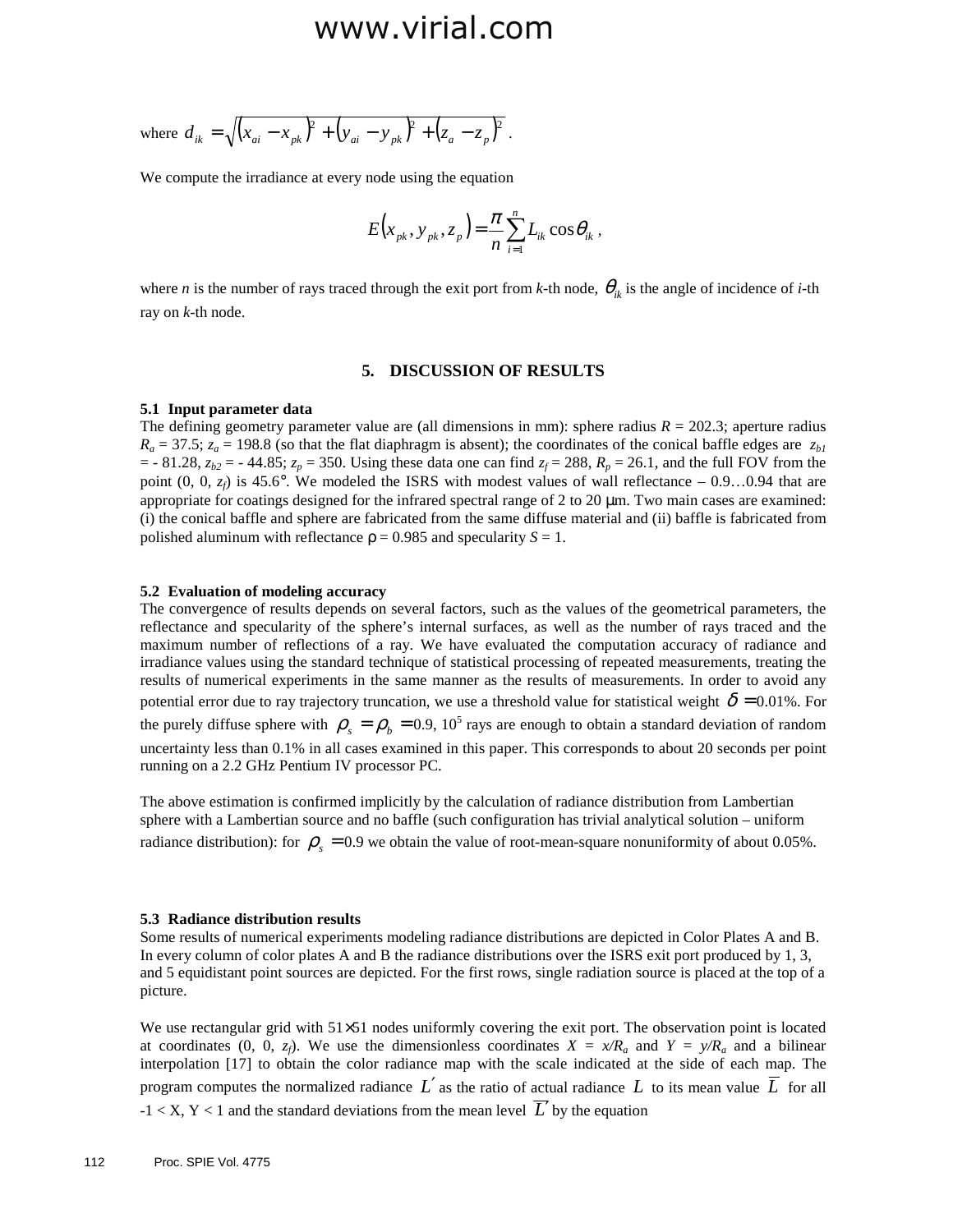$$
s = \sqrt{\frac{1}{m} \sum_{i=1}^{m} (L'_i - \overline{L}')^2},
$$

where *m* is the number of nodes.

For purely diffuse sphere and Lambertian point source the best uniformity of irradiance distribution over internal spherical surface is attained by removing the baffle, thus there is no subject of optimization. Every deviation from cosine of the radiant intensity angular distribution for a point source placed on sphere's internal walls leads to uprising of nonuniformities, whose amplitude is maximal for the first reflection and decreases with reflection order growth. In this case, the use of internal baffle for prevention of direct irradiation of the sphere visible area by the source allows improving the uniformity of irradiance distribution over visible area.

The radiance distributions from purely diffuse  $(S = 0)$  ISRS and non-Lambertian point sources with  $v = 2$  are presented in Color Plate A: the left columns corresponds to reflectance of all surfaces  $\rho = 0.9$ , the right one – to  $p = 0.94$ . The significant decrease of radiance nonuniformity  $(2 - 2.5$  times) is achieved at the use of 3 symmetrically located radiation sources. The numerical experiments shown that the further increase of number of radiation sources doesn't lead to radiance distribution flattening. The explanation of this fact could be the following. All nonuniformities could be conditionally divided on radial and angular. Radial nonuniformities (like symmetrical inflations or valleys) in principle cannot be eliminated by the increase of number of sources.

In the left column of Color Plate B, the radiance distributions from diffuse sphere with  $\rho = 0.9$  and specular  $(S = 1)$  baffle with  $\rho = 0.985$  are depicted. The results of modeling show that the use of specular baffle improves the radiance distribution nonuniformity as compared with the purely diffuse ISRS.

The case of all diffuse surfaces with  $\rho = 0.9$  and non-Lambertian point sources with  $v = 3$  is depicted in the right column of Color Plate B. Such source with  $\cos^2\theta$  dependence of radiant intensity on incidence angle produces radial rather than angular nonuniformities. Note that artifactual patterns on the several maps for 3 and 5 sources are due to the moiré effect for discrete images.

The numerical experiments performed for non-zero specularities of sphere's walls (these results are not included into Color Plates) shown the existence of high and acute peak at the center of exit port. This peak is unobservable in experiments and is an effect of too rough approximation of real BRDF of materials in the infrared region by the specular-diffuse model.

#### **5.4 Irradiance distribution results**

In every column of color plate C the irradiance distributions over the circle of radius  $R_p$  in the plane  $z=z_p$ produced by 1, 3, and 5 equidistant point sources are depicted. As in the case of radiance modeling of distributions, we use a bilinear interpolation between  $51 \times 51$  nodes of rectangular grid and the dimensionless coordinates  $X = x/R_p$  and  $Y = y/R_p$ . The program calculates the normalized irradiance  $E'$  as the ratio of actual irradiance E to its mean value  $\overline{E}$  for all  $-1 < X, Y < 1$ , as well as the standard deviations from the mean level  $\overline{E}'$  by the equation

$$
s = \sqrt{\frac{1}{m} \sum_{i=1}^{m} (E_i' - \overline{E}')^2} .
$$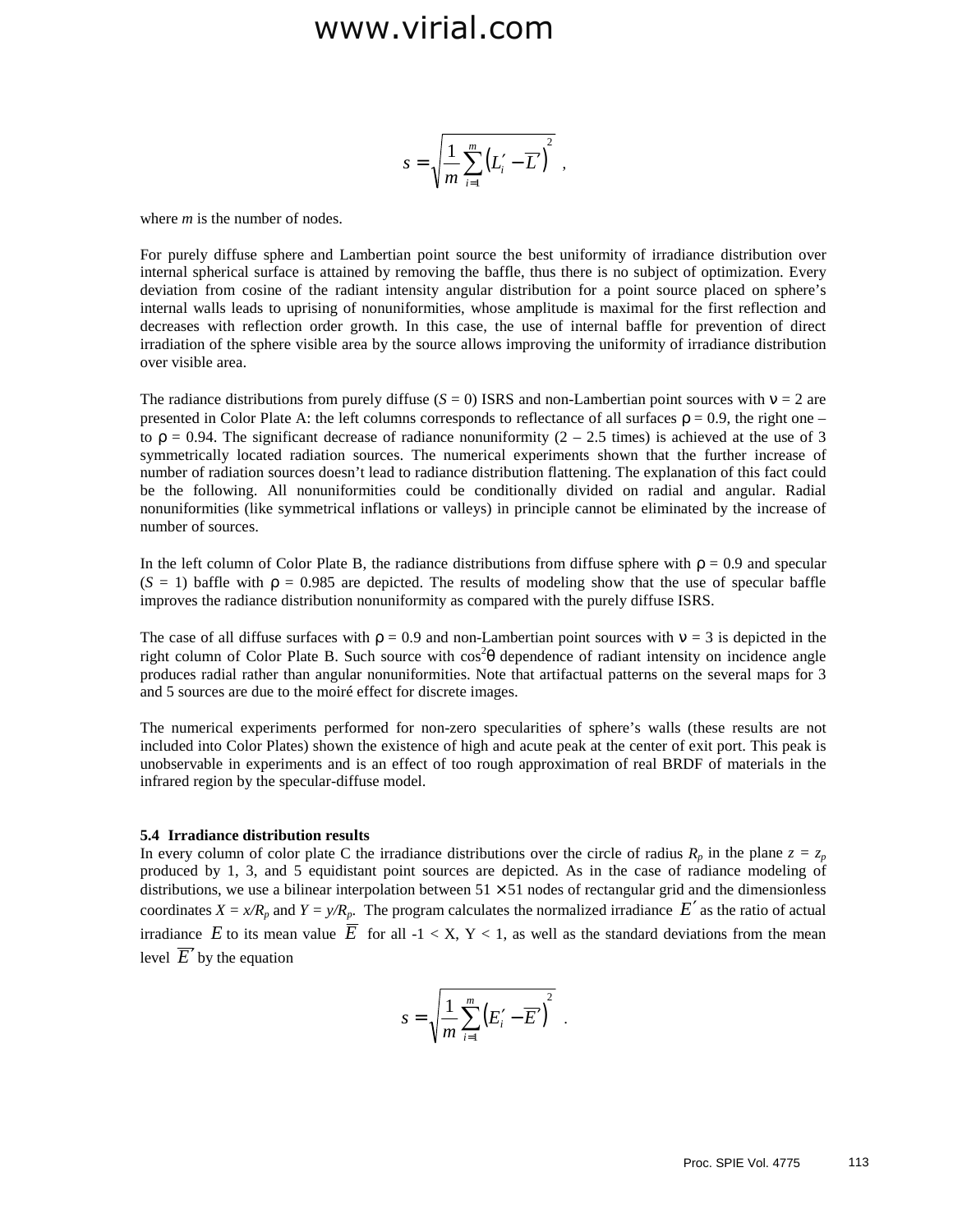In the left column of Color Plate C, the irradiance distributions from ISRS with all diffuse surfaces and  $\rho =$ 0.9 are depicted. Due to high angular uniformity (axial symmetry), an increase in the number of radiation sources can't appreciably change the value of  $s \approx 0.97\%$ .

The case of a specular baffle having  $\rho = 0.985$  shows an initially (for a single radiation source) small irradiance nonuniformity of about 0.4%. The joint action of 3 symmetrically placed sources decreases this value down to 0.17%.

### **6. CONCLUSIONS**

We have described an approach to computer modeling of the ISRS with several point radiation sources. A Monte Carlo algorithm and appropriate software for the computation of radiance and irradiance distributions produced by the ISRS have been developed. Preliminary parametric studies of the influence of important factors such as the reflectance and specularity of the sphere and baffle, the number of point sources and the angular distribution of radiant intensity, have been performed.

The analysis of results obtained enables us to select the directions of further research and computational model improvement. We plan to change the model of the source from a single point to a more realistic extended source one. The numerical experiments performed with the specular-diffuse model of sphere wall reflectance show the necessity of improvement to the use of real BRDF as input data to modeling.

### **REFERENCES**

- 1. S. W. Brown, G. P. Eppeldauer, K. R. Lykke, "NIST facility for Spectral Irradiance and Radiance Responsivity Calibrations with Uniform Sources", *Metrologia*, **37**, pp. 579-582, 2000
- 2. K. R. Lykke, P.-S. Show, L.M. Hanssen, G. P. Eppeldauer, "Development of a monochromatic, uniform source facility for calibration of radiance and irradiance detectors from 0.2 µm to 12 µm", *Metrologia*, **35**, pp. 479-484, 1998
- 3. J. E. Clare, "Comparison of four analytic methods for the calculation of irradiance in integrating spheres", *J. Opt. Soc Am. A*, **15**, No. 12, pp. 3086-3096, 1998
- 4. J. E. Clare, "Analytic calculation of irradiance in integrating spheres with a flat port", *CIE 24th Sessions*, *Warsaw '99*, pages 166-170, 1999
- 5. H. L. Tardy, "Matrix method for integrating-sphere calculations", *J. Opt. Soc Am. A*, **8**, No. 9, 1411- 1418, 1991
- 6. D. G. Goebel, "Generalized Integrating-Sphere Theory", *Applied Optics*, **6**, No. 1, pp. 125-128, 1967
- 7. L. M. Hanssen, "Effects of non-Lambertian surfaces on integrating sphere measurements", *Applied Optics*, **35**, No. 19, pp. 3597-3606, 1996
- 8. B. G. Crowther, "Computer modeling of integrating spheres", *Applied Optics*, **35**, No. 30, pp. 5880-5886, 1996
- 9. B. G. Crowther, K. J. Thome, S. F. Biggar, C. J. Burkhart, "Internally-baffled integrating sphere cosine collector", *Proc. SPIE*, **3117**, pp. 246-252, 1997
- 10. A. V. Prokhorov, V. I. Sapritsky, S. N. Mekhontsev, "Modeling of integrating spheres for photometric and radiometric applications", *Proc. SPIE*, **2815**, pp. 118-125, 1996
- 11. V. Pohl, V. Jungnickel, R. Hentges, C. von Helmolt, "Integrating Sphere Diffuser for Wireless Infrared Communication", *Proc. IEE Colloquim Optical Wireless Communications*, pp.4/1-4/6, London, June 22, 1999
- 12. A. Ziegler, H. Hess, H. Schimpl, "Rechnersimulatiom von Ulbrickugeln", Optik, **101**, No. 3, pp. 130- 136, 1996 (in German)
- 13. A. Prokhorov, S. Mekhontsev, L. Hanssen, "Evaluation of performance of integrating sphere for indirect emittance measurement", *Proc. TEMPMEKO 2001, 8th International Symposium on Temperature and Thermal Measurements in Industry and Science*, Vol. 1, pp. 277-282, 19-21 June 2001, Berlin, Germany
- 14. R. Siegel, J. R. Howell, *Thermal Radiation Heat Transfer*, 3rd Ed., Taylor & Francis, Washington, DC, 1992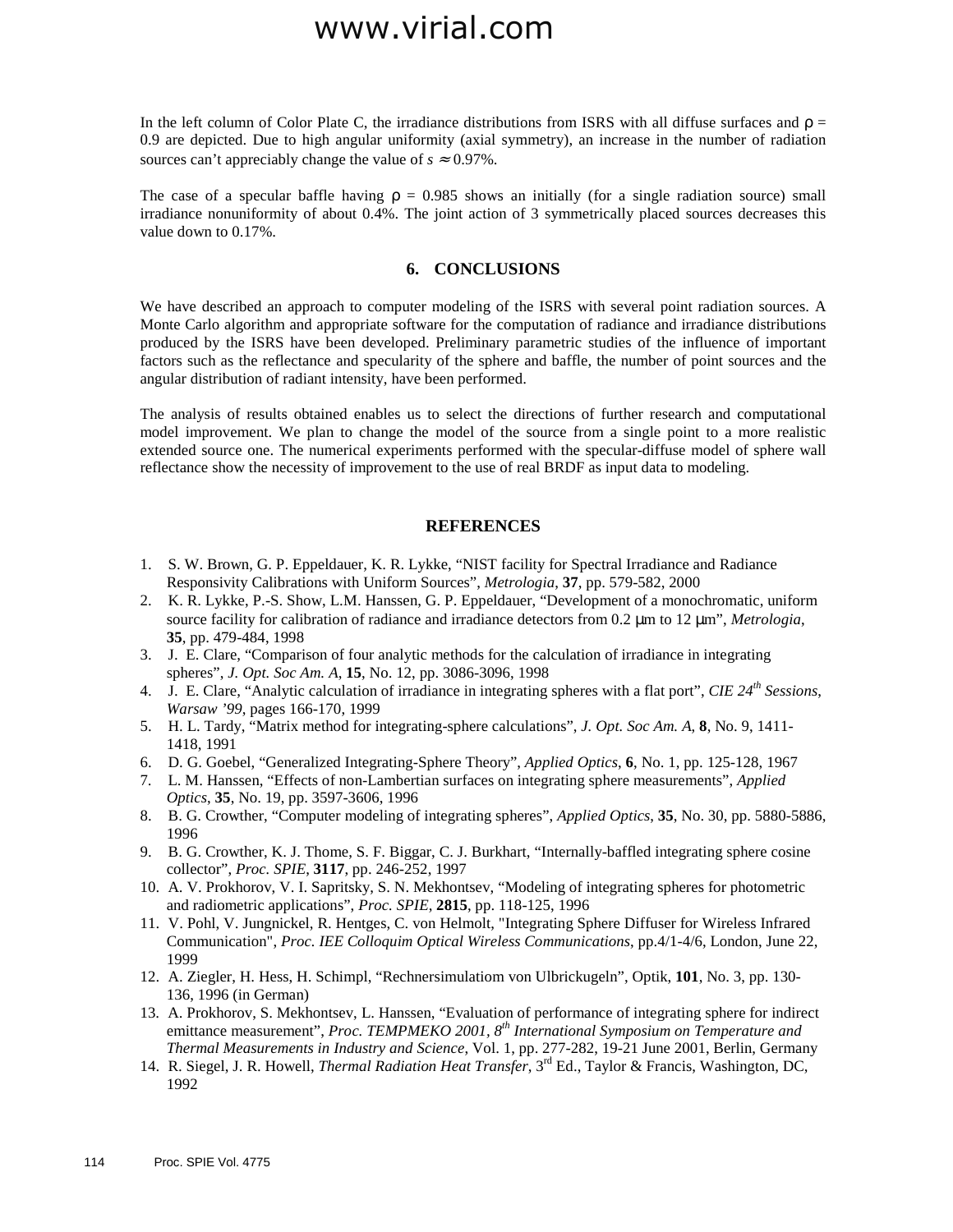- 15. G. Marsaglia, "Choosing a point from the surface of a sphere", *The Annals of Mathematical Statistics*, **43**, No. 2, pp. 645-646, 1972
- 16. P. Shirley, *Realistic Ray Tracing*, A K Peters, Natick, MA, 2000, 165 pp.
- 17. W. H. Press, S. A. Teukolsky, W. T. Vetterling, B. P. Flannery, *Numerical Recipes in C++. The Art of Scientific Computing*. 2nd Ed., Cambridge University Press, 2002

\* hanssen@nist.gov; phone 1 301 975 2344; fax 1 301 840 8551; http://www.nist.gov; NIST, Bldg 220 Room A-305, 100 Bureau Dr., Stop 8442, Gaithersburg, MD 20899-8442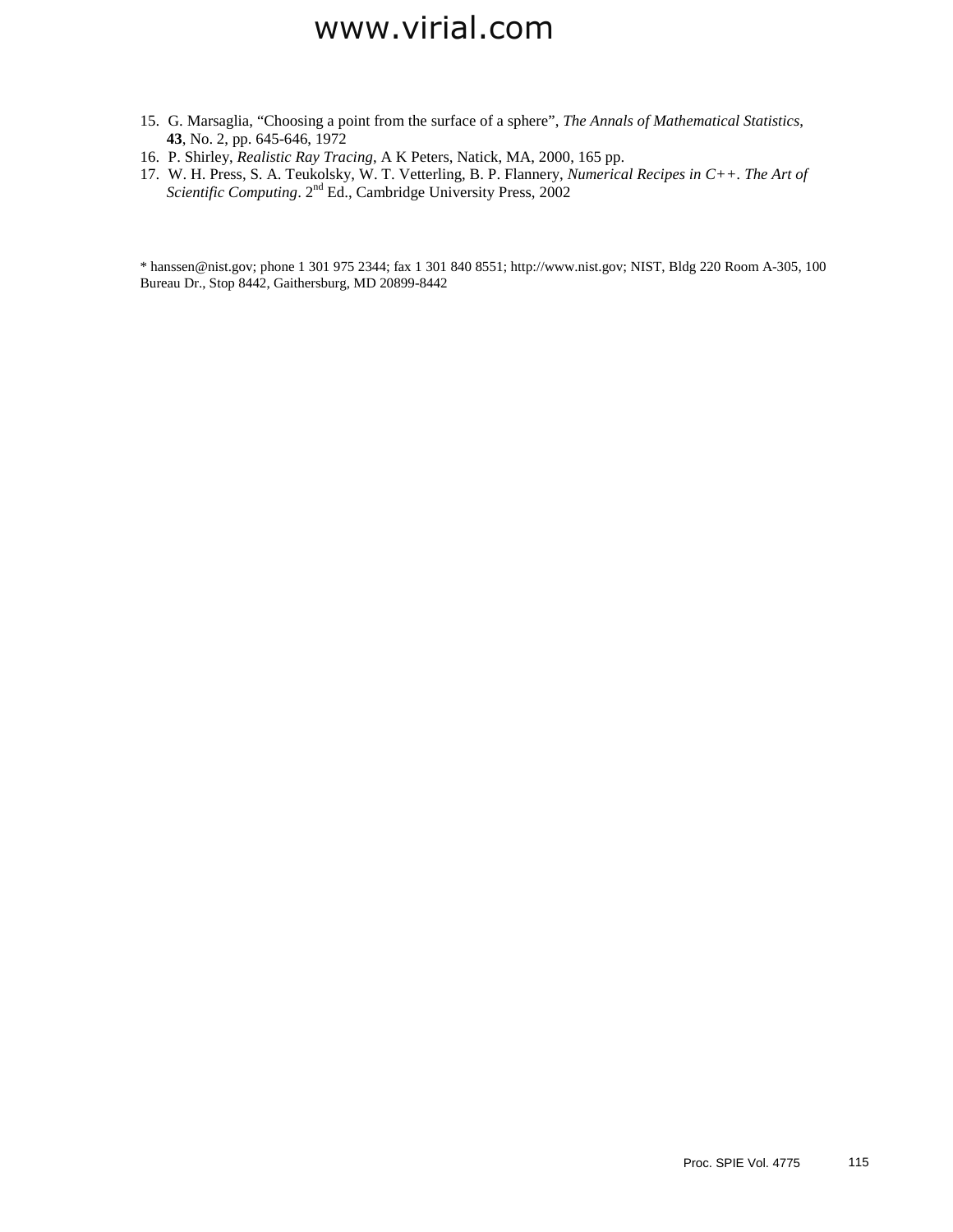### **Color Plate A.**

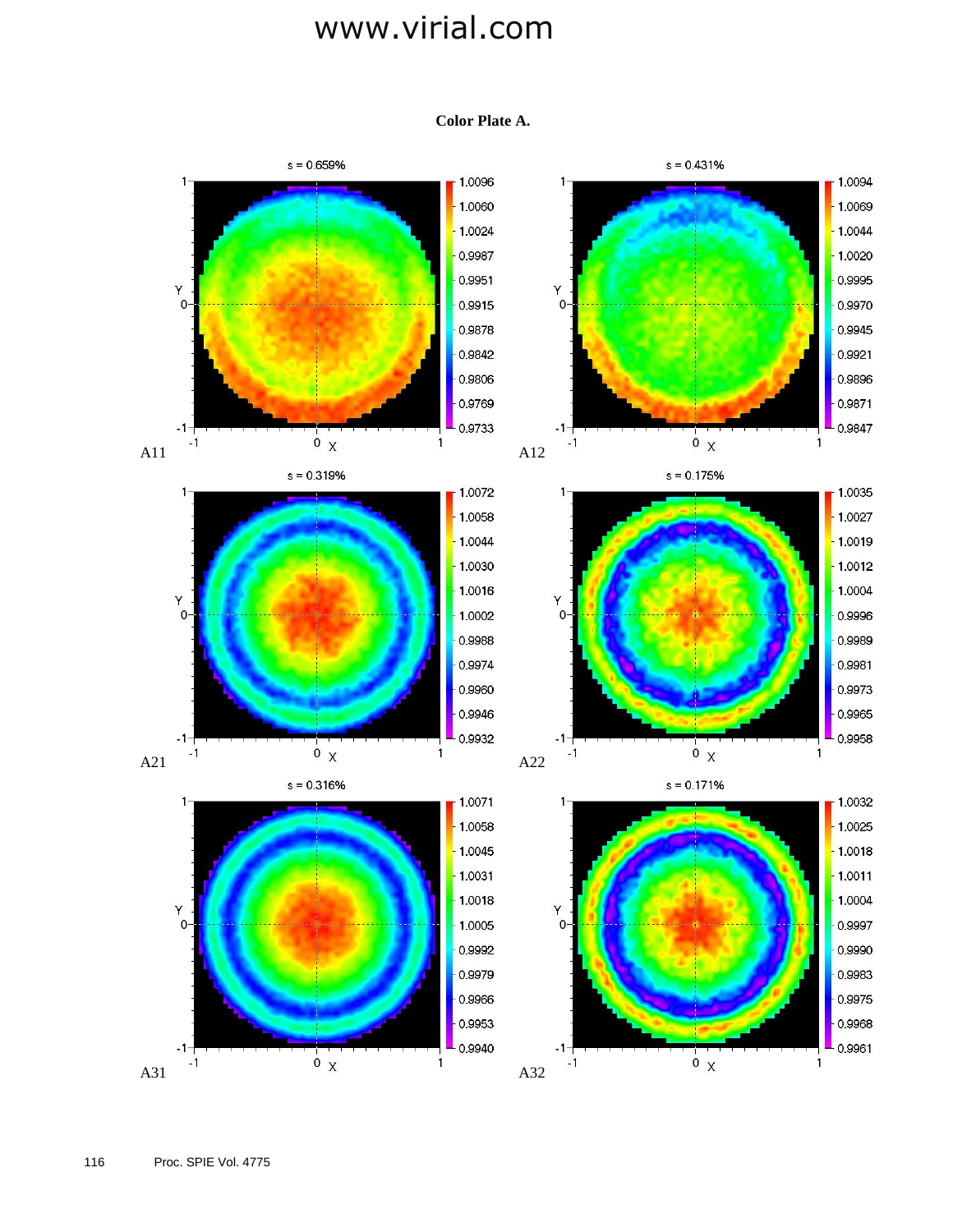### **Color Plate B.**